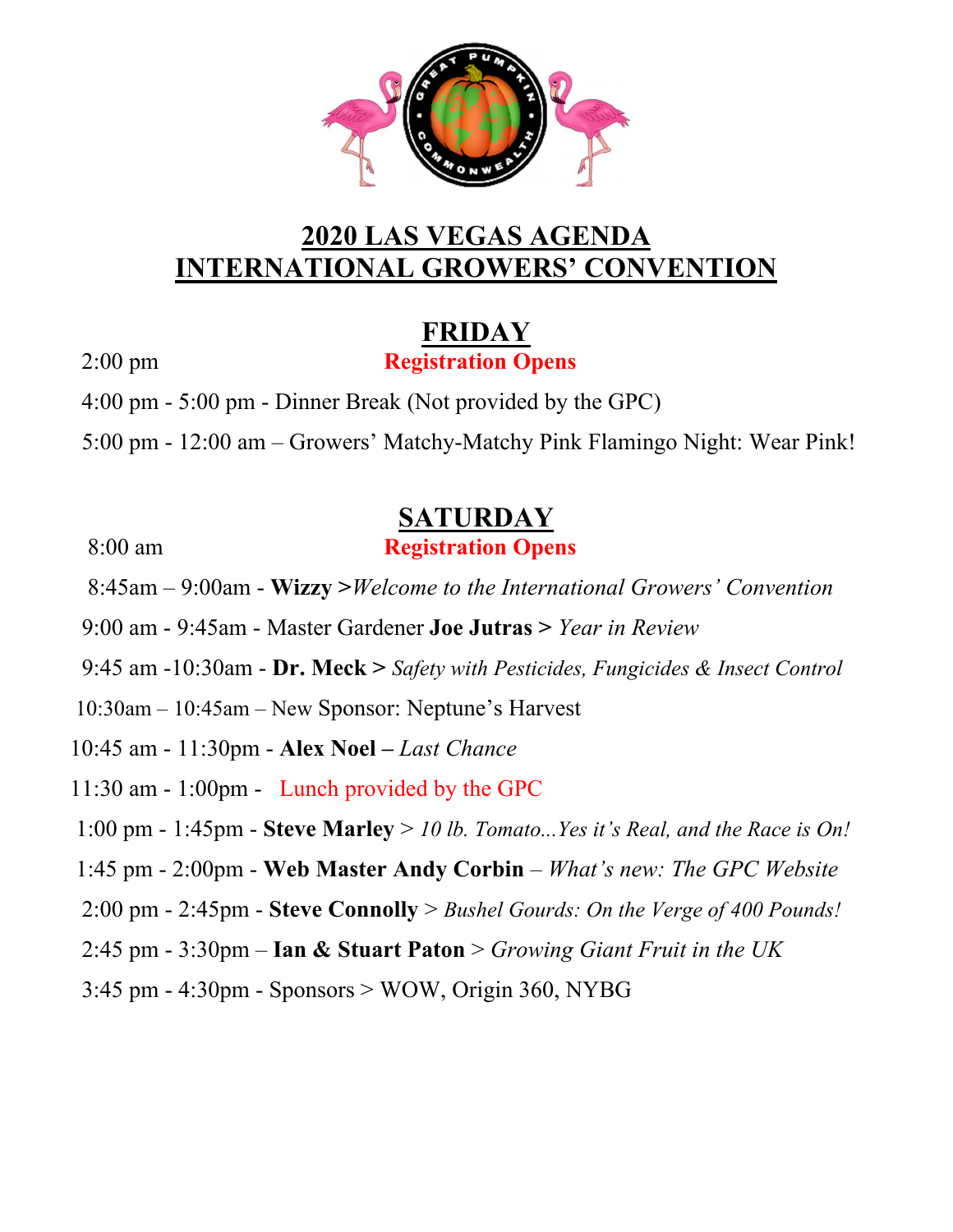

2020 INTERNATIONAL GROWERS' CONVENTION

# **AWARDS SHOW & DINNER**

The awards dinner and show are a semi-formal event. The GPC asks that at a bare minimum please wear a collared shirt and slacks. Jeans are OK, but they must not be faded or have holes in them. No baseball caps, bib overalls, tennis shoes (running shoes) are permitted. Please remember: We are honoring our champions, so please dress accordingly.

5:30 pm – 7:00 pm – No Host Bar: Happy hour drinks, beverages, appetizers,

socializing for dinner participants only.

6:00 pm – 7:00 pm - Dinner & Dessert provided by the GPC

- 7:00 pm MAIN Room opens to everyone with paid pass
- 7:15 pm 7:30 pm **Emcee opens awards show**
- 7:30 pm 8:30 pm Great Pumpkin Commonwealth > **Hall of Fame Awards**
- 8:30 pm Finish **International Growers' Awards and Achievements**

The room will remain open till 12:30 am

# **SUNDAY**

- 9:30am 10:30am – **Top Growers/Presenters Q & A**
- 10:30am 10:45am **Kelly Klinker** –*Treasurer's Report*
- 10:45am 11:00am **Wizzy** *State of the GPC*
- 10:30am 11:00am – *Raffle drawings*
- 11:00am 12:00 pm **End of Show**
- 12:00pm **Wizzy** closes session & seminar > Go forth and GROW BIG! *The GPC thanks you for attending. We look forward to seeing you at the 2021 International Growers' Convention in Danvers, Massachusetts*